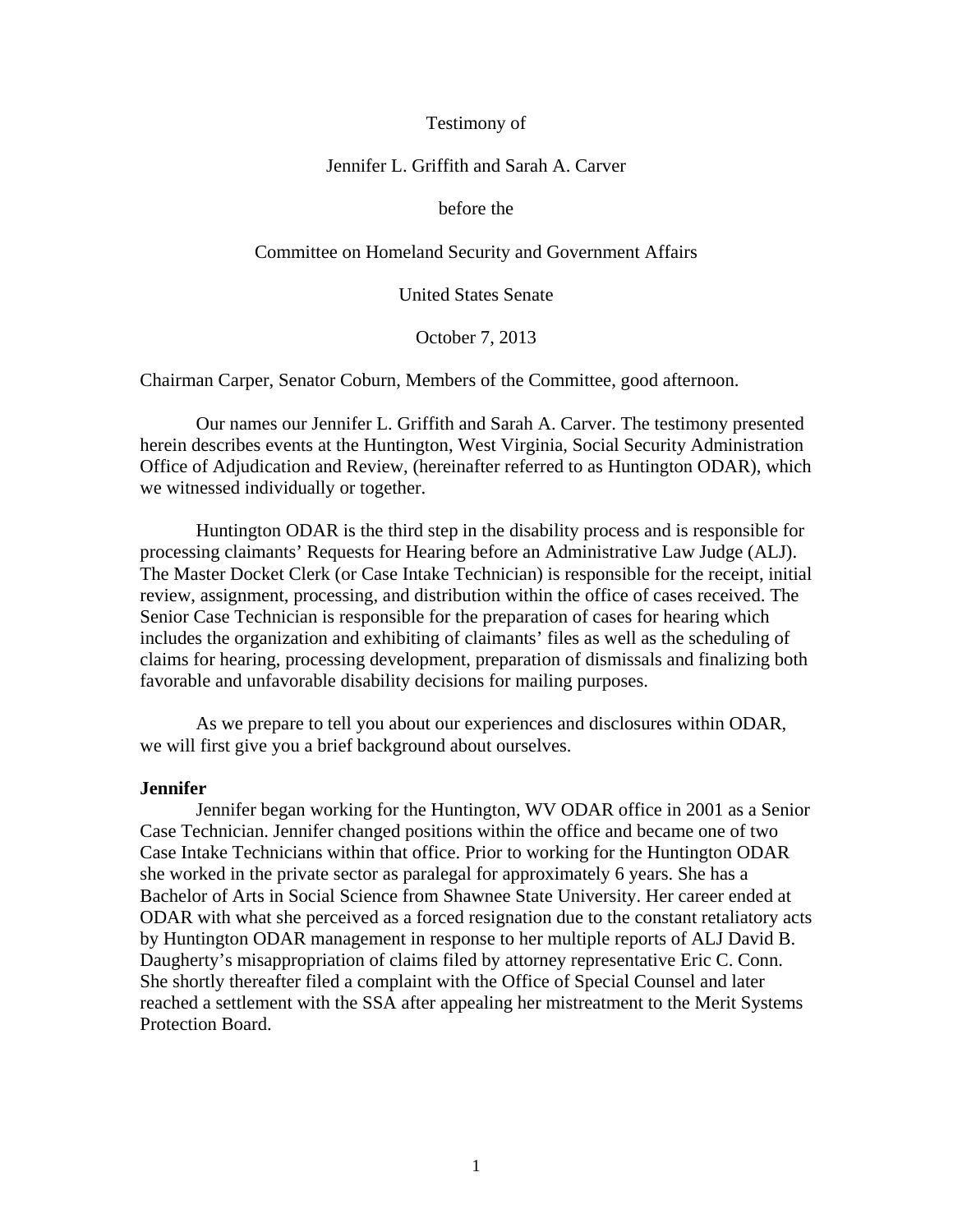## **Sarah**

Sarah Carver (formally known as Sarah Randolph) began her 12-year career at the Huntington ODAR in September 2001. Over the course of her employment with the Administration she has held one position: Senior Case Technician (SCT). In 2006, in addition to her duties as a SCT, she was elected to the position of AFGE 3610 Union Steward for the Huntington ODAR. Prior to her employment there, Sarah was a paralegal in the private sector for 13 years, 8 of which primarily focused on representation of claimants seeking Social Security disability benefits. Sarah is a graduate of Marshall University with a degree in Legal Studies.

From 2001 to 2006 Sarah routinely received performance awards for the quality and production of her work in the Huntington ODAR office. However, in 2006 those awards came to an abrupt stop when Greg Hall became the Hearing Office Director (HOD). Coincidently, she had been voicing concerns about what she perceived as the improper processing of Social Security claims in the Huntington ODAR while Mr. Hall was an acting HOD, which continued as he was promoted to the HOD position. Not only did she report her concerns with Mr. Hall, she also reported them to other members of Huntington ODAR management throughout the years. She is still currently employed as an SCT at the Huntington ODAR despite many retaliatory actions against her by several members of management. One such act of retaliation was the hiring of a private investigator to have her followed during work hours and non-work hours in an attempt to put a halt on her efforts to disclose the collusion, fraud and corruption within the Huntington ODAR.

When Sarah notified the Agency that she had been invited to testify at this Hearing, she was denied the use of any Official Union or Administrative leave to attend by Debra Bice, Chief Administrative Law Judge for Disability Adjudication and Review in ODAR Headquarters. ALJ Bice issued the following statements in a September 30, 2013 letter to Sarah:

> **Even though you are not authorized to speak on behalf of the agency and you will be attending in your personal capacity, the agency would like to remind you that any obligations under the Standards of Ethical Conduct for Employees of the Executive Branch (Standards of Conduct), Privacy Act or applicable agency policy still apply. For example, the Standards of Conduct prohibit Executive branch Employees from allowing "the improper use of nonpublic information to further his own private interest or that of another, whether through advice or recommendation, or by knowing unauthorized disclosure." 5 C.F.R. 2635.703(a). The Standards of Conduct define nonpublic information, as "information that the employee gains by reason of Federal employment and that he knows or reasonably should know has not been made available to the general public." 5 C.F.R. 2635.703(b). This definition includes information which is "routinely exempt from disclosure under 5 U.S.C. 552 or otherwise protected from disclosure by statute, Executive Order or regulation,"**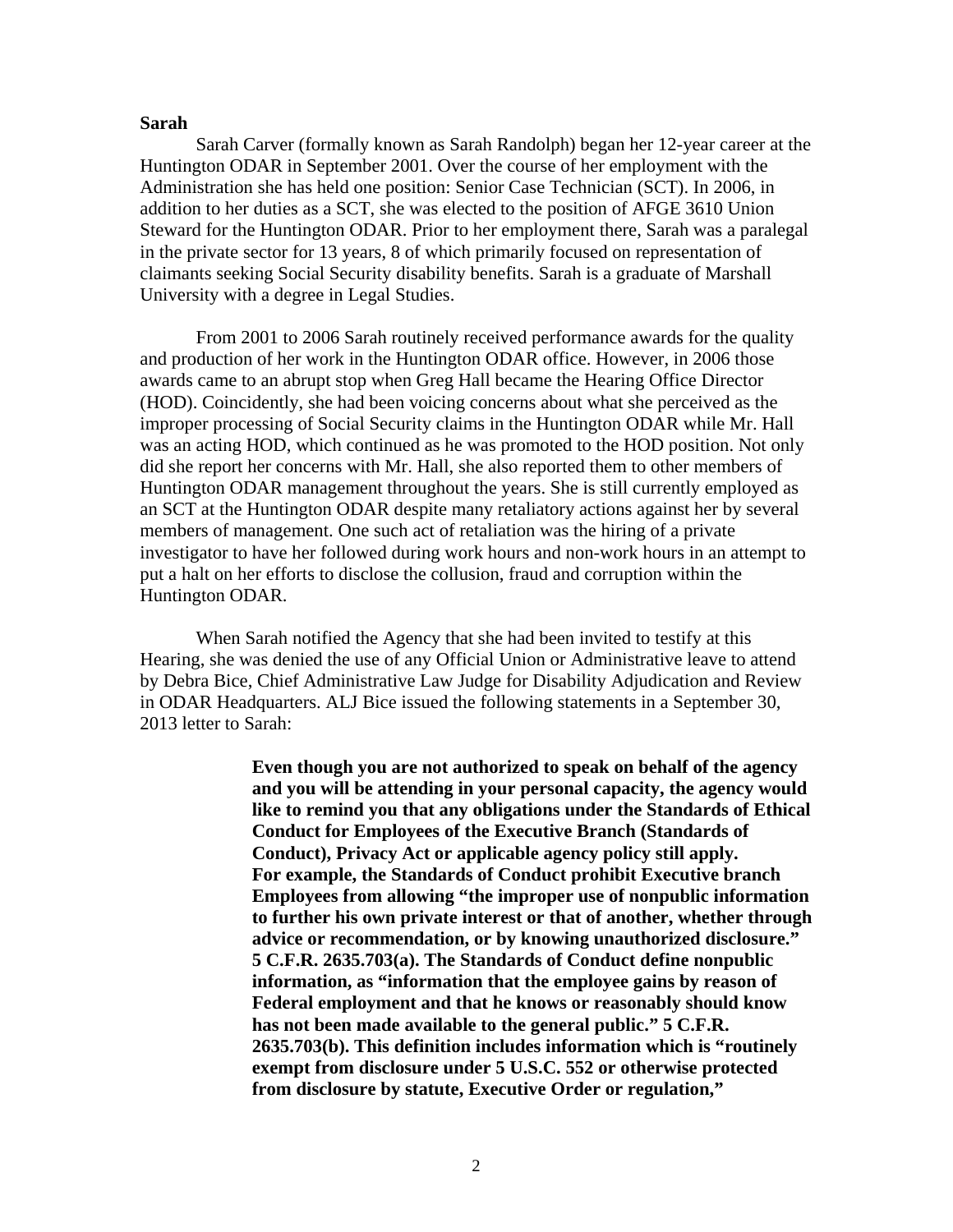## **information the agency has designed as confidential, or information that has not been "disseminated to the general public and is not authorized to be made available to the public on request**."

Sarah was informed by ALJ Bice that she will be speaking to you in her own personal and not official capacity, and that she should include a disclaimer in any testimony, written or oral, to prevent any appearance that the agency sanctions her testimony. *See* 5 C.F.R. § 2635.702(b). ALJ Bice provided Sarah with the following disclaimer language suggested by the Designated Agency Ethics Official:

> **The views expressed in this testimony are mine, in my personal capacity as a private citizen. In this testimony, I do not represent the views of the Social Security Administration or the United States Government. I am not acting as an agent or representative of the Social Security Administration or the United States Government in this activity. There is no expressed or implied endorsement of my views or activities by either the Social Security Administration or the United States Government.**

### **The Events We Witnessed and Reported**

In February 2006, Gregory A. Hall became the Hearing Office Director (HOD) of the Huntington ODAR, after several months of serving as its acting HOD. This was a transitioning period for SSA going from an all-paper system to an electronic processing system. At the same time, our concerns increased regarding the lack of integrity in some of the ways Huntington ODAR's cases were being processed. It is our concern that Huntington ODAR management and Judge Daugherty circumvented SSA policies, procedures and Federal law to massively approve cases. Of equal or greater concern was the symbiotic relationship between Huntington ODAR management, Judge Daugherty and attorney representative Eric C. Conn.

Although we began by voicing our concerns verbally, in 2006 our concerns of misappropriation and circumvention of process were confirmed by the implementation of the E-File process within the agency. With this process more data was available for use than with previously used tracking systems.

Because some claimant representatives, like Eric Conn, have developed large practices, the Social Security Administration through its procedural regulations, known as HALLEX, directed that cases of such representatives be assigned to ALJs within a hearing office on a rotating schedule amongst the ALJs to prevent the representative from developing an improper, biased relationship with a given ALJ. Because of HALLEX requirements and Chief ALJ Charlie Paul Andrus's directive to rotate cases, as a Case Intake Technician Jennifer routinely assigned Conn claims amongst all judges in the office.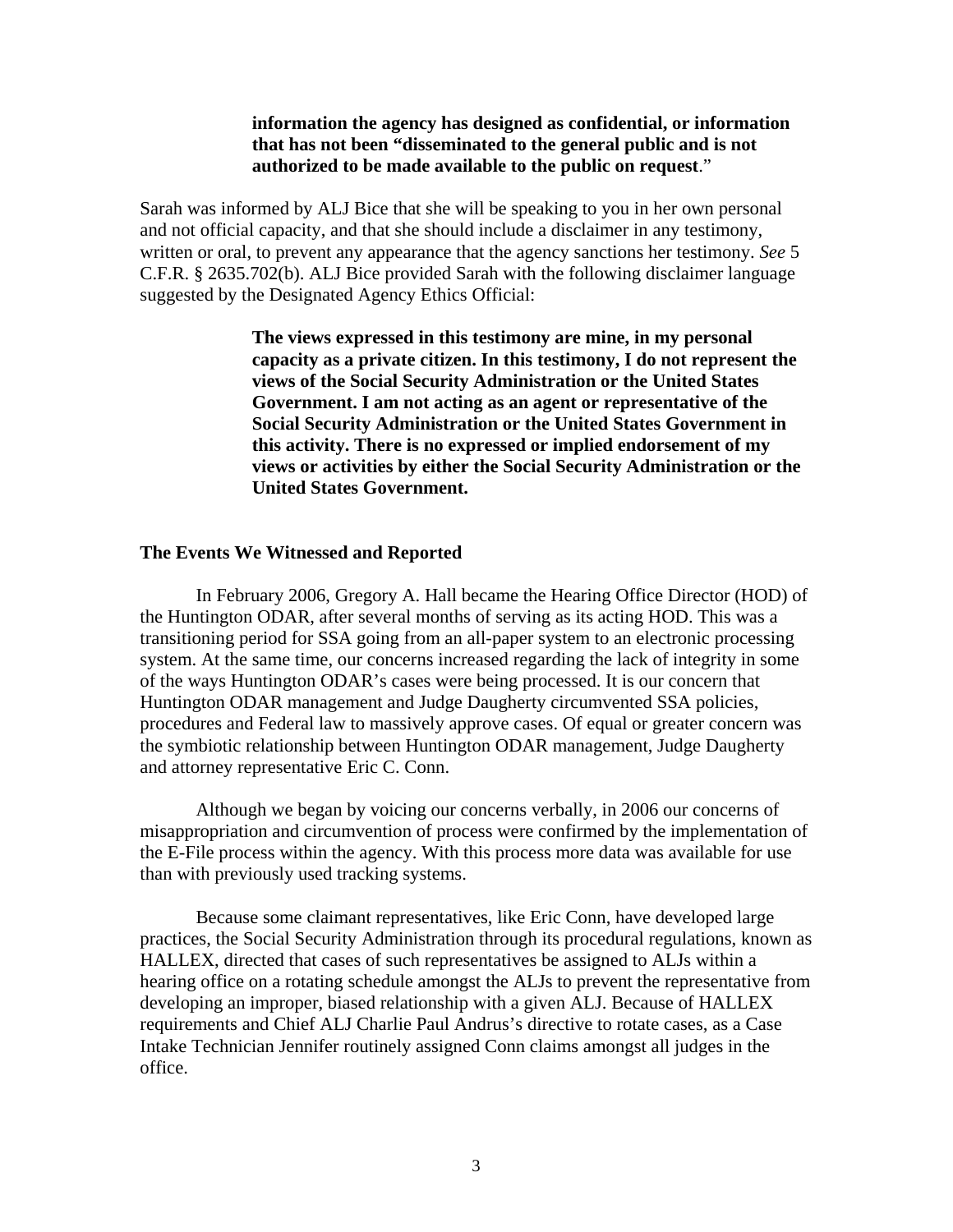In the course of her duties, Jennifer began to notice that both paper and electronic cases were missing from the dockets. She began to verbally inform her first-line supervisor, Kathie Goforth, and eventually voiced her concerns regarding the missing cases not only to Ms. Goforth repeatedly, but to HOD Hall, Chief ALJ Andrus, and Sarah, as her union representative. In January 2007, Jennifer sent an email regarding her concerns about Daugherty's taking possession of Conn cases before they were properly docketed in the system – a process which had caused her to receive multiple verbal warnings from her supervisor for incomplete docketing and failure to properly docket cases which was the primary function of her position. During this same time period Sarah, as the Union Steward, met with Hall to discuss Conn calling in and/or faxing lists of Social Security numbers to Daugherty, Conn bragging about "having an ALJ in his pocket," and the number of cases ALJ Daugherty was assigning himself off the docket. Hall informed Sarah that Chief ALJ Andrus was going to call a meeting with all ALJs.

As a Master Docket Clerk and a Senior Case Technician we were often presented with lists from ALJ Daugherty. As a Master Docket Clerk, Jennifer was provided with various lists of Conn cases (computer generated and hand written) requesting the transfer of ownership of Conn cases to him (Daugherty) regardless of whether or not the cases were docketed or assigned to another ALJ. When Jennifer refused to reassign cases that had already been assigned to another ALJ, Daugherty would transfer the case himself. Jennifer informed management of Daugherty's misconduct numerous times both verbally and by written correspondence.

As a Senior Case Technician, one of Sarah's responsibilities was scheduling cases for hearings. The proper procedure for scheduling cases for hearing was to obtain cases by hearing request date (i.e., the order in which we receive cases) from the master docket. However, Judge Daugherty would provide a pre-scheduled hand written list of Eric Conn cases which were out of hearing request date order and sometimes receipted by our office only a few days to some which where only hours old. There would be up to 20 cases a day at 15 minute intervals as opposed to a normal ALJ schedule which would typically consist of approximately 6 to 8 cases per day at 1 hour intervals. Not only was the request for hearing date procedure incorrectly followed, ALJ Daugherty would also remove cases from other ALJ's assignments and reassign them to himself. Ultimately all hearings held by ALJ Daugherty in which Eric Conn was the attorney of record resulted in a fully favorable finding of disability. In most instances, those claimants who did not have Eric Conn as a representative would have to wait up to a year or more for a hearing date.

Also, during the period of time Daugherty was holding Conn hearings – often up to 20 a day – Conn would have his claimants all show up at the hearing office at the same time in the morning, since he knew that the hearing would be bogus and that Daugherty would typically conclude his schedule for the day by 11:00 a.m. We often referred to this as a "cattle call" in a joking manner. Claimants would walk into the hearing room with Conn as their attorney representative and ALJ Daugherty would go on the record with a Court Reporter and Vocational Expert in order to conduct a sham proceeding to make it appear he was performing a bona fide review of the claim, and find the claimant fully disabled. For each of the up to 20 hearings, a court reporter would receive up to \$75 a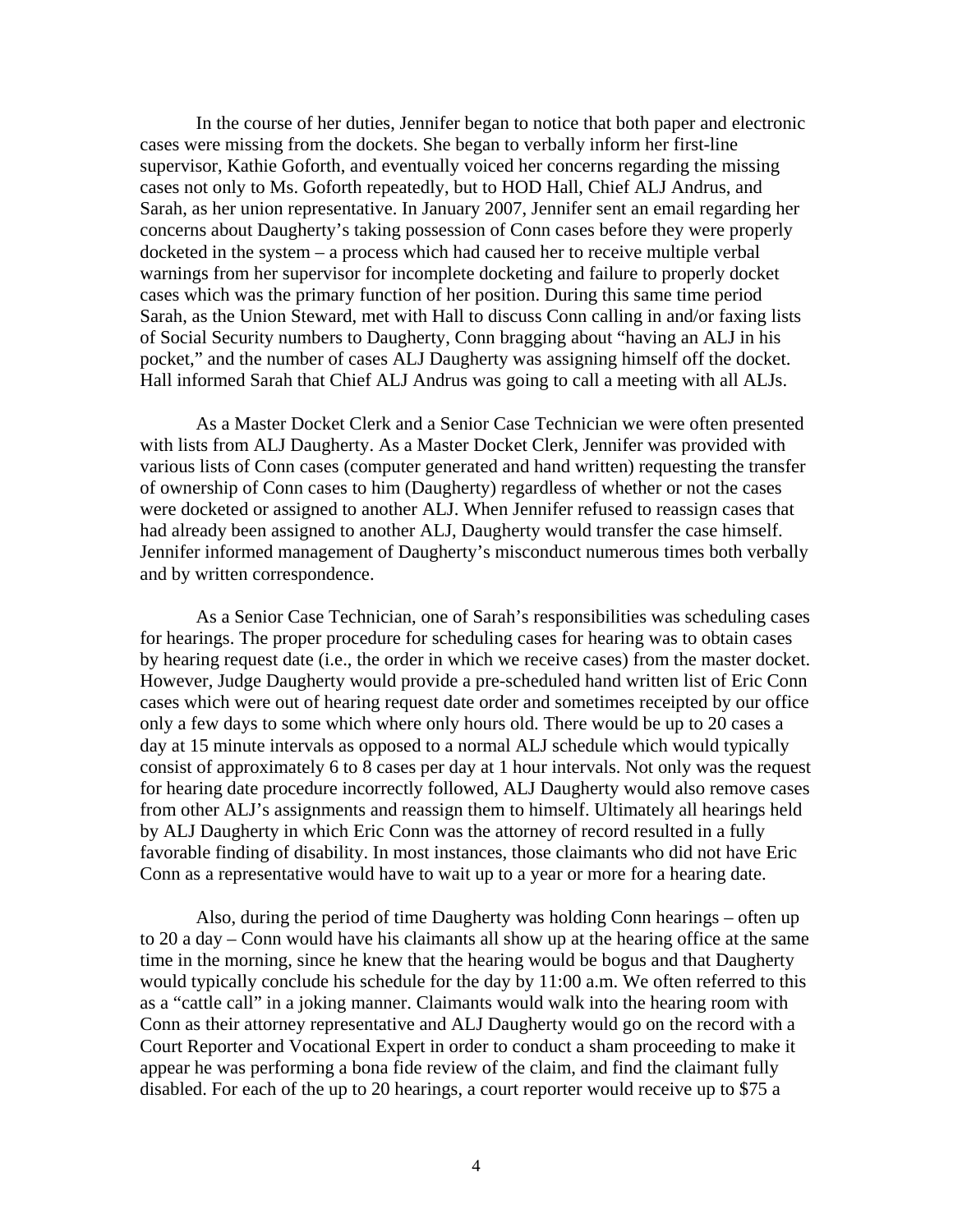hearing (times 20) and the vocational expert who did not testify would receive up to \$130.00 for each claimant on that day. Both court reporter and vocational expert were paid for hearings that were bogus in nature and did not include testimony regarding the claimant's medical impairments or medical treatment history.

In May 2007 emails to HOD Hall and then-Group Supervisor Arthur Weathersby, Sarah requested justification on the hearing request dates of ALJ Daugherty's fully favorable dispositions. She informed them that only nine days into the month, Daugherty had issued 29 favorably decisions and all 29 cases were Eric Conn's. She discussed Judge Daugherty's removal of Eric Conn cases from another ALJ's assignment that had already been tentatively scheduled and she discussed the serious evidence that would substantiate the overt favoritism of Mr. Conn's claimants and management's continuous "sweeping things under the rug with regards to Daugherty and Conn." Sarah closed her email by clearly stating that "the Eric Conn situation is going to bite this office in the butt one day". She further requested management "to open their eyes to the DBD [i.e., Daugherty] and Conn issues and change the way Conn's cases were handled before it became an issue outside this office."

It was shortly thereafter that our office started receiving complaints from other representatives that their cases were not being heard as quickly as Mr. Conn's cases.

Again, in August 2007, it was brought to management's attention that Daugherty reassigned himself cases that had been previously assigned to another ALJ. However, this time, the cases had already been scheduled by another SCT in our office. Daugherty had reassigned the cases to himself, wrote favorable decisions and placed them in a status to be mailed. All of these cases belonged to Eric Conn. When brought to Mr. Hall's attention he immediately instructed the scheduling SCT in our office "not to tell anyone". The SCT immediately reported this to Sarah as the office Union Representative. Sarah immediately responded by having a meeting with Mr. Hall and sending a follow up email.

Both of us sent several emails to management in the months to follow regarding ALJ Daugherty reassigning Conn cases to himself and the scheduling of cases out of hearing request date order. It appeared that due to this constant reporting and the complaints from other claimant representatives in the community, ALJ Daugherty stopped having hearings with Eric Conn. For a period of approximately 2 years, Daugherty continued to reassign himself Conn cases; however, he awarded all Conn's claimants favorable decisions without a hearing, not even a "sham" one.

It appeared to both of us that Daugherty and Conn were able to circumvent the system through close communication with one another. There was no other way Daugherty could have known a request for hearing was pending, prior to the case being docketed, without being provided the claimant's Social Security number. Daugherty and Conn communicated through numerous phone calls, faxes, and emails which we, and others in the office witnessed. Again, we discussed this misconduct with management on numerous occasions. HOD Hall would justify this practice by saying, "Daugherty was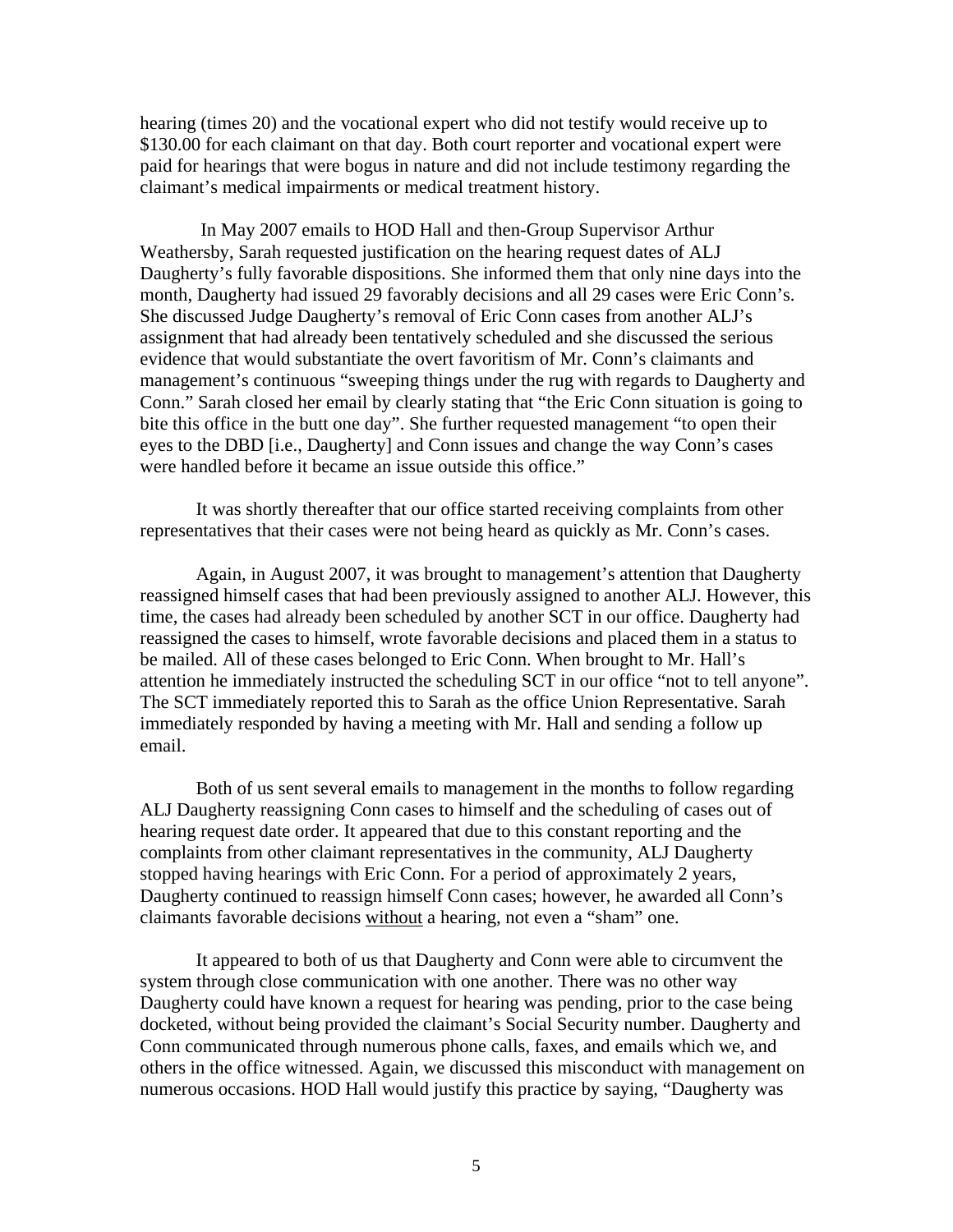doing nothing wrong," or "Mr. Conn was providing supporting medical documentation for the ALJ's and this allowed them to justify favorable decisions." However, Sarah questioned Mr. Hall regarding the validity of the medical reports and the fact that some of the medical exams took place within the offices of Eric Conn.

After reporting to Huntington ODAR management the collusion of Daugherty and Conn for approximately 1½ years and Jennifer's multiple grievances, EEO complaints against management, and receiving repetitive retaliation from Huntington ODAR management, at the advice of her physician (due to high blood pressure caused by jobrelated stress), Jennifer was forced to resign effective November 2, 2007. Jennifer's supervisor, Kathy Goforth, made clear to her in her annual performance evaluation in October 2007 that it was Goforth's goal to make sure Jennifer was not employed at the Huntington ODAR by the end of the year and that there was nothing that Jennifer could do about it. HOD Hall clearly illustrated management's intention to silence us both when he wrote to SSA attorney Howard Goldberg that same month: "Jennifer we are working on and Sarah has already been suspended for 3 days."

The retaliation at this point was not centered on Jennifer alone. With each disclosure of Daugherty and Conn's collusion and fraud there were actions by management taken against Sarah in the form of threats, harassment, multiple investigations, reprimands, suspensions, no monetary awards, and lack of promotions.

Soon after Jennifer's resignation, ALJ Kemper, a judge within the Huntington ODAR office, sent a letter to the ALJ's Union President regarding Daugherty's "activities" within the Huntington ODAR office. Jennifer and Sarah provided affidavits for ALJ Kemper as to their knowledge of Daugherty and Conn. Shortly thereafter, Sarah was called into the office of Chief ALJ Andrus and questioned about her involvement with ALJ Kemper's letter. Chief ALJ Andrus told Sarah that is was none of her business and not to provide ALJ Kemper with any information.

As Daugherty and Conn continued their activities, Sarah continued reporting to management and was again was faced with multiple groundless investigations such as alternating the time clock, falsifying government records, insubordination and ultimately a 7 day suspension (which was later settled with the Agency, allowing Sarah to receive her lost pay and the suspension removed from her record). An employee reported to Sarah overhearing a conversation between supervisor Goforth and Daugherty. Daugherty said, "Have you got rid of Sarah yet"? Goforth responded, "We are working on it".

ALJ Daugherty joined in management's harassment of Sarah, by sending sarcastic emails and frequently stalking her within the office.

Throughout 2008 and 2009 Sarah continued reporting Daugherty and Conn's activities. Daugherty and Conn continued their collusion by circumventing the system in their "underground" passage of sending and receiving Conn's cases both from retrieving cases from master docket and from reassignment of cases which belonged to other ALJs. Sarah began reporting directly to the other ALJ's within the office when she noticed a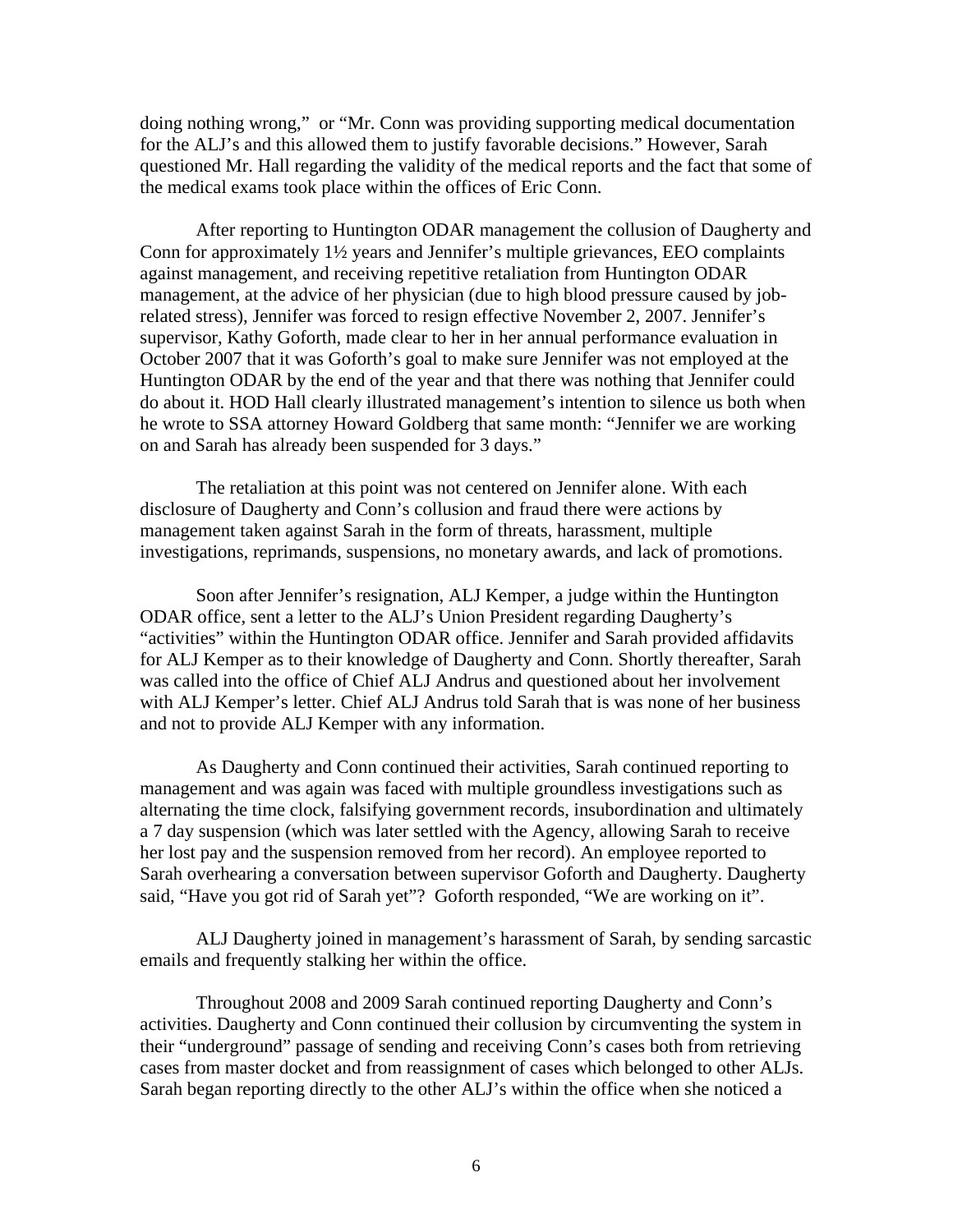case that had been removed from the ALJ's name. Several ALJs made numerous complaints to Chief ALJ Andrus. However, the activity continued.

It was about this time when Sarah began to notice a trend with regards to Eric Conn's Motions to Dismiss. Every time she would process a motion to dismiss, she would look to see what ALJ was assigned the case. A definitive pattern was found. When Daugherty failed to intercept one of Conn's cases, and another ALJ heard the case, Conn would go off the record with two particular judges (one of which was Chief ALJ Andrus), who would inform Conn as to whether the case would be favorable or unfavorable. Issuing an unfavorable decision at the hearing is against HALLEX procedures and Agency Policy. If the claim were going to be unfavorable, Conn would have his claimant sign a Motion to Withdraw his or her Request for Hearing. This action protected the claimant from an unfavorable ruling and insured that the claimant's back pay date would revert to the Reconsideration denial once the claimant filed a new application and benefits were awarded. This is where Conn and Daugherty's collusion would once again circumvent the system: Conn would notify Daugherty that the claimant had filed another request for hearing. Even though HALLEX directs the same ALJ to be assigned to the second request for hearing in such cases, frequently Daugherty would intercept the case and issue an On the Record Decision, allowing the claimant to receive more back pay. More importantly, it allowed Conn in most cases to receive the maximum in attorney fees.

In June 2010, Sarah and Jennifer met with then-West Virginia Governor Manchin's Chief of Staff, Jim Spears, regarding their concerns and sought the assistance from Governor Manchin. Although Mr. Spears appeared to be quite interested, Sarah and Jennifer were told the Governor had no jurisdiction over this federal matter.

Sarah again reported to HOD Hall that she felt it was inappropriate for Conn to employ physicians to perform examinations within Conn's office. She told Hall of the repetitive use of the same non-treating physicians who provided independent medical reports that Conn provided for practically every one of his claimants. Mr. Hall again justified this activity by telling Sarah that these reports supported Daugherty's favorable decisions and that there was nothing illegal going on. Sarah voiced her opinion to Mr. Hall that she did not agree.

In March 2011, HOD Hall was a recipient of the Chief Administrative Law Judge Honor Citation Award.

April 29, 2011, Sarah questioned management regarding 50 complete and favorable Conn cases, written by Daugherty, that she found sitting in AWPC status (which indicates that a case is with an ALJ to be written). Even though the cases were completed in April, however, they had not been mailed by the end of the month. The cases were being "banked" for the next reporting month. Sarah and other Huntington ODAR employees had observed this practice on several occasions, Sarah had reported it to management on several occasions, and it appeared to be a common occurrence in the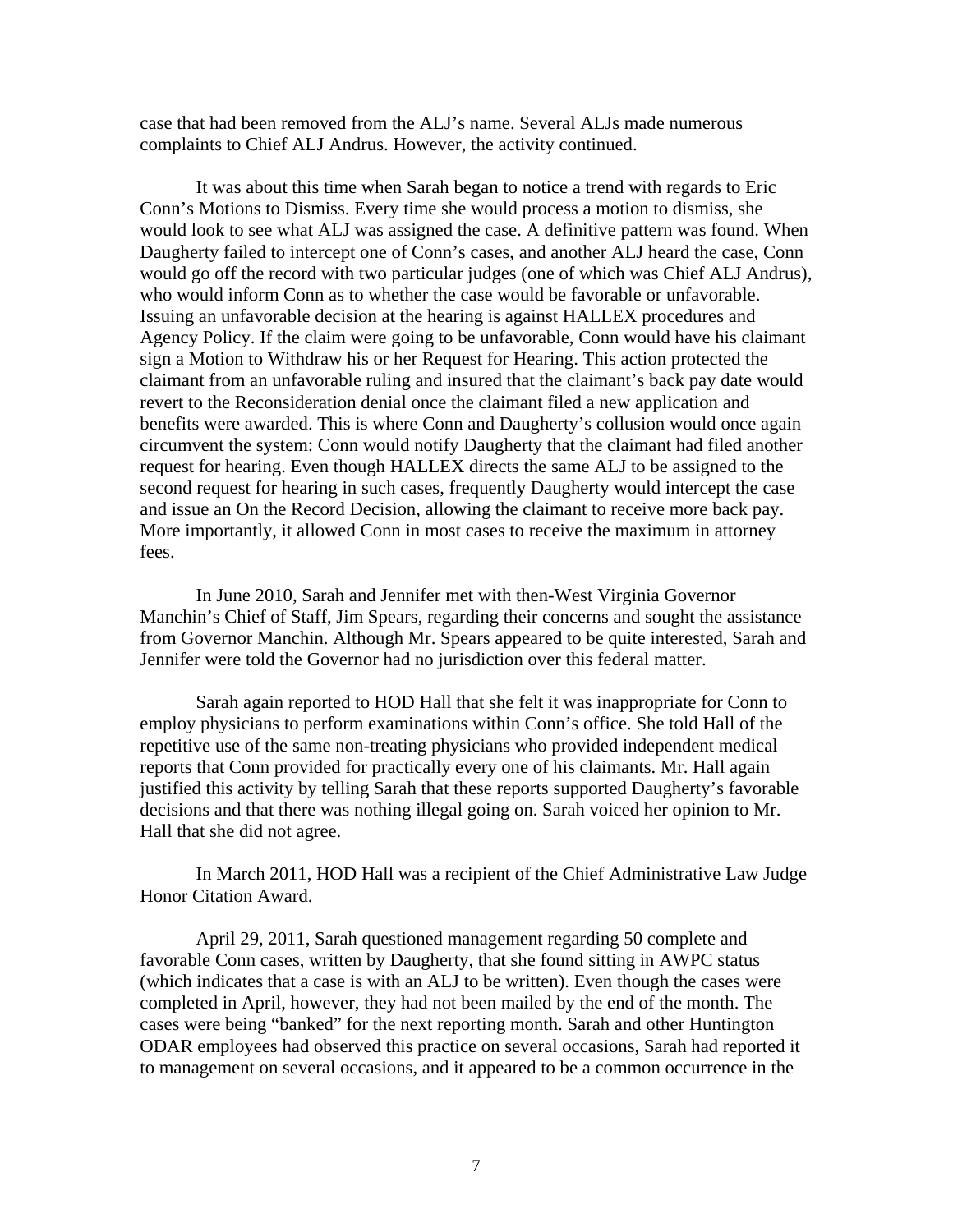Huntington ODAR. The cases had been written two weeks prior by ALJ Daugherty and held back because the office had already met their monthly disposition goal.

However, after Sarah's email, Chief ALJ Andrus sent a reminder email the same day to the entire Huntington ODAR staff reminding them of the policy to rotate all Eric Conn cases. On May 2, 2011, ALJ Daugherty sent Chief ALJ Andrus an email regarding the 50 cases and explained to Andrus that he had taken 4 cases from ALJ Buel; 6 cases from ALJ Chwalibog; 5 cases from ALJ Dunlap; 6 cases from ALJ Gitlow and 2 cases from ALJ Quinlivan. That same day, ALJ Daugherty sent a second email to Andrus regarding additional cases he had taken from other judges. Again, Huntington ODAR retaliated against Sarah. On May 3, then-Group Supervisor Stephen Hayes questioned her regarding the purpose of sending the April 29, 2011, email, and she was questioned regarding her workload assignments.

Sarah would later report to the Office of Inspector General (OIG) that of those 50 favorable Conn cases written by Daugherty, in 14 of those cases, Conn submitted medical reports signed by David Herr, M.D., who claimed to have examined and reviewed the records of 14 claimants all on a single day – March 17, 2011 – in Conn's office.

On May 5, 2011, the Huntington ODAR staff received an email from HOD Hall regarding statistics, praising the office for having the  $2<sup>nd</sup>$  fastest processing time in the country the preceding year.

Despite exhausting efforts to bring a halt to misconduct and mismanagement at the Huntington ODAR, despite filing several grievances, EEO complaints, OSC complaints, and OIG reports, we had obtained no measurable results. We, and some past and current ODAR employees met with Damian Paletta, a reporter from the Wall Street Journal.

May 18, 2011, the Wall Street Journal published Mr. Paletta's article, "Disability-Claim Judge Has Trouble Saying 'No'," describing Daugherty's high approval rate and linking him to the Conn Claims. Jennifer was quoted in the article.

On several occasions in 2011, both of us reported our concerns to the Office of Inspector General (OIG) of the Social Security Administration. Both were contacted by and met with OIG fraud investigators several times preceding the article's publication. Following the Wall Street Journal's publication of the Paletta article, a large number of agents from the OIG arrived unannounced at the Huntington ODAR office and interviewed current and former employees. We both cooperated fully in the OIG's investigation, and have complied fully with all requests for information and documents.

Also, following the Wall Street Journal's publication, we were contacted by and met with staff of this Committee's Permanent Subcommittee on Investigations. The Subcommittee staff arrived in Huntington shortly thereafter to interview management and employees of ODAR. Four days after their arrival Sarah and other employees noticed that management had ordered and received numerous shredders which were placed in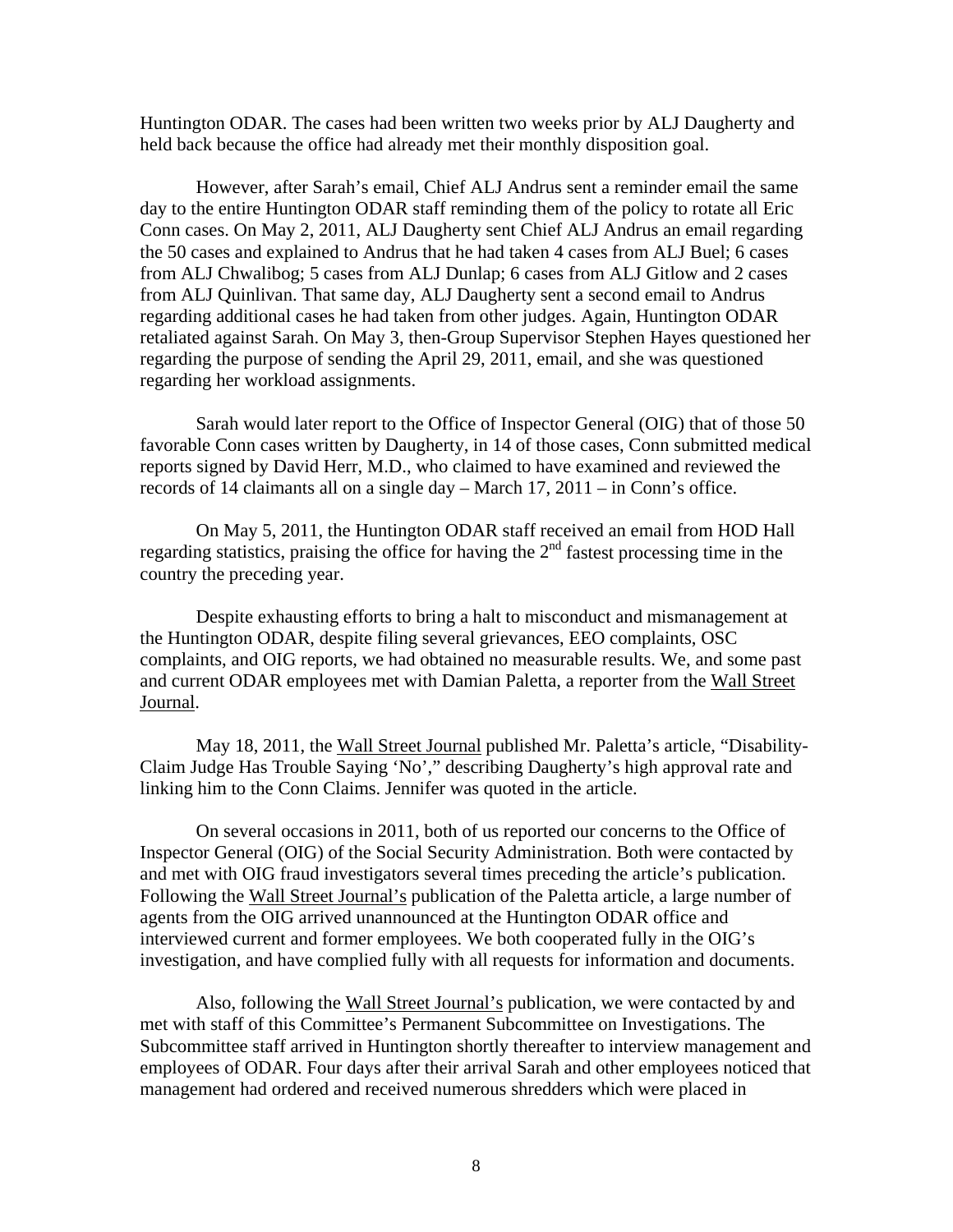management's offices despite having access to locked shred bins located throughout the hearing office for the use of all employees. The constant noise of shredders and the witnessing of management carrying out bags of shredded paper was reported to the Subcommittee and OIG. Subsequently OIG arrived in the ODAR office within ten minutes and confiscated all shredders.

Despite the multiple ongoing investigations at the time, Sarah continued her efforts to report ongoing misappropriation of disability cases. In June 2011, Sarah reported to management cases were still not being heard by hearing request date. At the same time she made a report to Patrick O'Carroll regarding the ongoing retaliation by management. She sent a copy of this report (i.e., she "cc'd" it) to Hall, ALJ Bice, John Allen (then-Acting Chief ALJ), and Tim Morton (OIG investigator). HOD Hall forwarded the email to SSA attorney Howard Goldberg. Sarah was called into Hall's office that same day and was questioned, criticized and harassed for sending the email. The next day, Acting Chief ALJ Allen emailed Hall stating, "when I get in this morning I'll put a call into Judge Bice to discuss the Ms. Carver activities it is becoming more clear to me that this may be our biggest problem". (Judge Allen is the same individual to whom ALJ Bice has instructed Sarah to report any ongoing acts of retaliation. When this email was brought to the attention of ALJ Bice on several occasions, by both Sarah and her counsel, ALJ Bice has failed to address her concerns.)

## **Huntington ODAR Managers Have Continued to Retaliate Against Sarah**

Prior to 2006, when Sarah began to disclose wrongdoing at the Huntington ODAR, she received several performance awards. She is the most senior SCT in the office and, despite 12 years of service, she is the only SCT who has yet to be promoted to any higher position despite being pre-selected and placed on a best-qualified list for each job she applied for within the Huntington ODAR. With each new supervisor who has been assigned to her, Sarah has had to endure several types of retaliation. Management has ostracized her to her coworkers; they have evaluated her work as only average in order to deny her monetary awards; she has had her tires slashed; supervisors have sat directly across from her for the purposes of harassment and intimidation; she has endured multiple unfounded investigations – including two which were used as pretexts to suspend her; she has been constantly monitored (her phone conversations have been listened to, and her emails read); various activities have been timed; and she has been the subject of baseless and unfounded accusations.

Huntington ODAR management warned each new staff employee not to associate or fraternize with Sarah. HOD Greg Hall once remarked to a co-worker that "Sarah will never be promoted, I do not promote troublemakers." Once, when Sarah received a telephone call from the police informing her that her minor child had been involved in an automobile accident, and she received verbal approval from a manager to take leave, she was charged with being AWOL. Management has denied Union Official time requests she has submitted, and has investigated her for sending reports to OIG. Management has intentionally and unlawfully disclosed Sarah's personal information to her coworkers.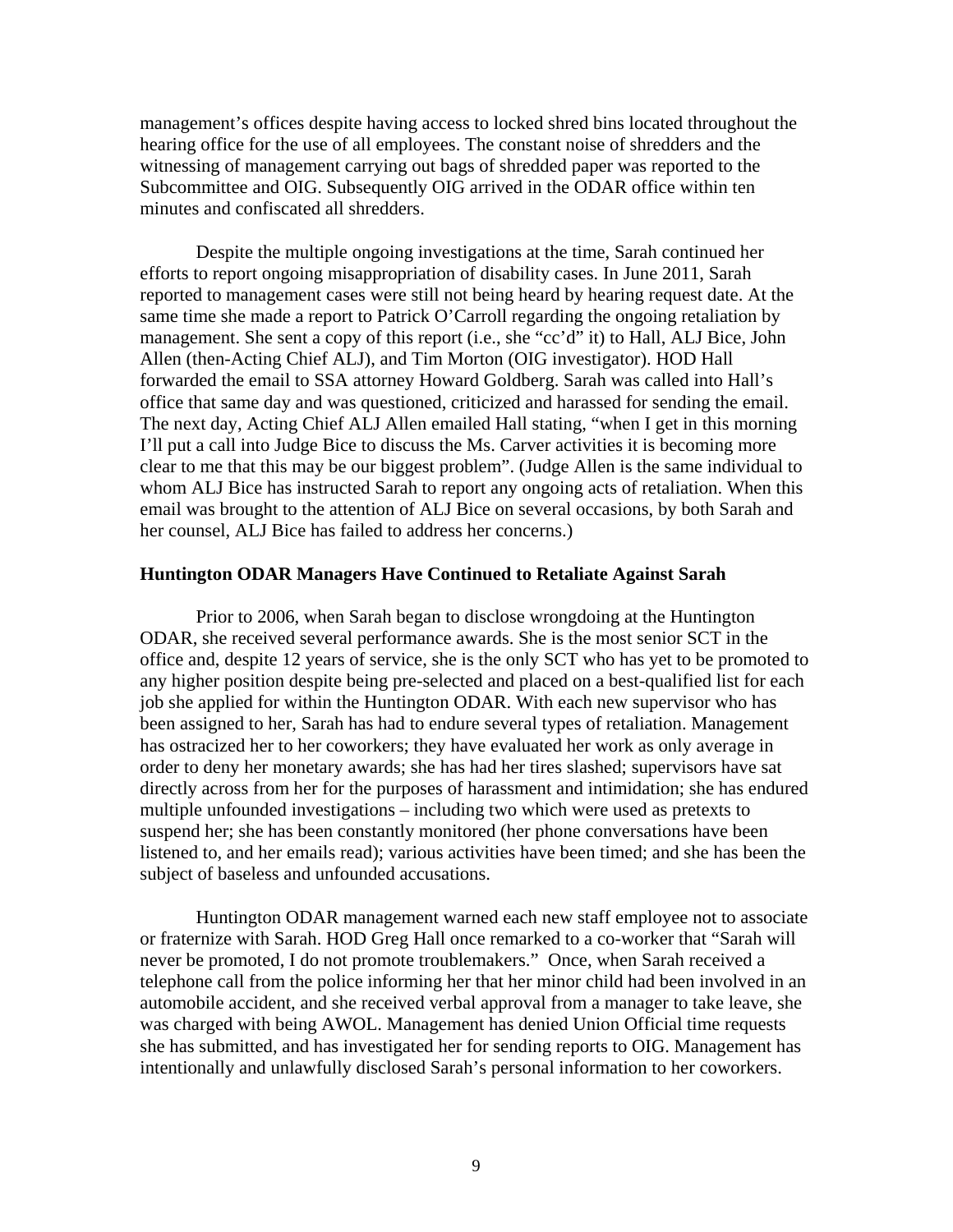Worst of all, perhaps, Huntington ODAR management conspired to employ a private detective to follow Sarah outside the office – during both Flexiplace time and her personal hours – to create a pretext for management to terminate her, as well as to intimidate her as a witness and to discredit her testimony to the OIG and this Committee.

## **We Have Sued Conn and Daugherty Under the False Claims Act**

In October 2011, a few months after ALJ Daugherty retired, we filed a *qui tam* suit against Conn, his law practice, and former ALJ Daugherty under the False Claims Act, 31 U.S.C. § 3729, *et seq.* As with every prior investigation, we and our attorneys have fully cooperated with the Department of Justice in investigating Conn and Daugherty's wrongdoing. The Department of Justice declined to intervene in our case, however, in December 2012, although it told the court then that its investigation was continuing. We are continuing to pursue that case, which offers the possibility of recovering treble damages and penalties for the government.

### **Conclusion**

When we were hired in 2001, we had great hopes regarding our advancement opportunities within the Social Security Administration. When we witnessed wrongdoing, we thought it was in the agency's best interest to be made aware of it, and so we disclosed the inappropriate symbiotic relationship of ALJ Daugherty and Conn and the questionable medical reports Conn was submitting. We soon found out through various Huntington ODAR managers that this standard of conduct benefited the Huntington ODAR office in not only national statistics but in terms of both prestige and monetary awards. Our concerns were not only ignored but we were punished in various ways as a result of our disclosures.

Who is to be held accountable? It has been our experience that when it comes to management within the SSA ODAR there is no accountability. Every member of management from 2001 to the present involved in misconduct and mismanagement are either still employed, have been promoted, or have been allowed to retire with their full benefits intact, despite our multiple disclosures, the Senate investigation and the OIG investigation. At the direction of ODAR headquarters some of the current management team members have been providing training to other ODAR managers throughout the ODAR regions. (In addition, the current management team has purchased five new soundproof doors at the cost of approximately \$6,000 each, has soundproofed their offices, and has installed video cameras within the employees' workspaces.)

Every employee in the Huntington ODAR, including management, is a public servant and should be held to a higher standard of conduct. Management officials and Judges are no exception. Agency production goals and benchmarks are important, however, they should not diminish the importance of the quality of work we perform for the American people. Changes need to be made in the SSA to allow for timely processing of claims without sacrificing quality. Equally important, a system needs to be put in place